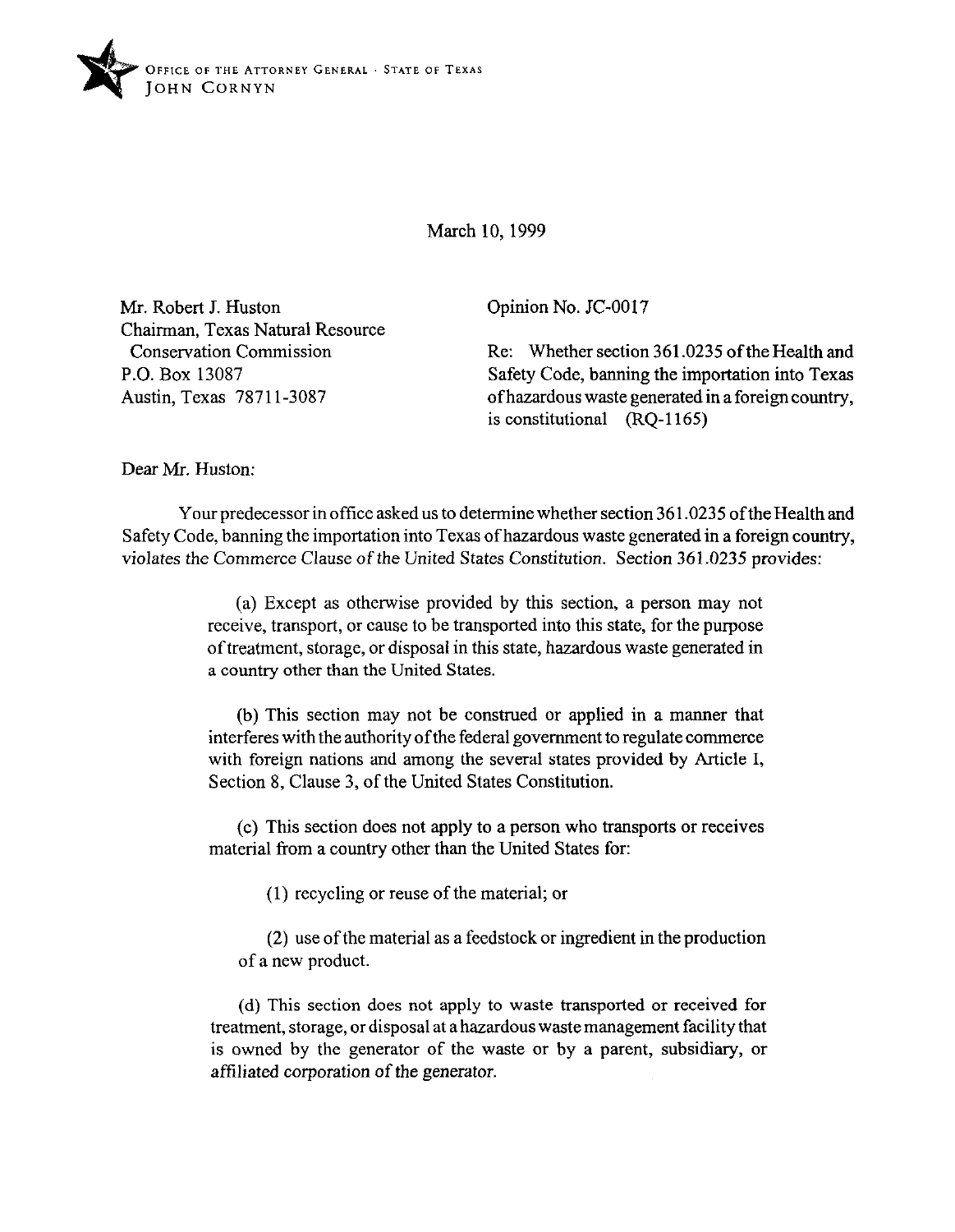(e) This section does not apply to waste received by:

(1) a producer of the product or material from which the waste is generated, or

(2) a parent, subsidiary, or affiliated corporation of such producer.

(f) This section does not apply to waste generated in Mexico at an approved maquiladora facility to the extent that such waste:

(1) was generated as a result of the processing or fabrication of materials imported into Mexico from Texas on a temporary basis; and

(2) is required to be re-exported to the United States under Mexican law.

TEX. HEALTH & SAFETY CODE ANN. § 361.0235 (Vernon Supp. 1999).

The Commerce Clause gives Congress the power "[t]o regulate Commerce with foreign Nations, and among the several States." U.S. CONST. art. I,  $\S$ , 8, cl. 3. While the clause is phrased as an affirmative grant of power, it has a "negative" or "dormant" aspect that restricts the states' power to enact laws that interfere with interstate or foreign commerce. Oregon Waste Sys., Inc. v. *Department ofEnvt1. Quality,* 5 11 U.S. 93,98 (1994). The principle underlying the interstate aspect of the Commerce Clause is that "our economic unit is the Nation," and states therefore may not act in isolation as separate economic units. *H.P. Hood & Sons, Inc. v. Du Mond*, 336 U.S. 525, 537-38 *(1949); accord, Oregon Waste* Sys., 511 U.S. at 98. Similarly, the foreign aspect of the Commerce Clause is intended to allow Congress to "speak with one voice" for the country in economic dealings with foreign nations. *Japan Line, Ltd. v. CountyofLos Angeles,* 441 U.S. 434,449 (1979); see also *Chemical Waste Management, Inc. v. Templet, 770 F. Supp. 1142, 1152 (M.D. La. 1991), aff'd, 967* F.2d 1058 (5th Cir. 1992) *cert. denied,* 506 U.S. 1080 (1993). The Supreme Court has rejected arguments that hazardous waste is not a legitimate article of commerce subject to constitutional protection because it has no value or because the dangers inherent in its movement outweigh its worth in commerce. *See City of Philadelphia v. New Jersey*, 437 U.S. 617, 622-23 (1978); see also *Chemical Waste Management,* 770 F. Supp. at 1149 (finding that foreign generated hazardous waste is object of commerce subject to Commerce Clause protection). "All objects of interstate trade merit Commerce Clause protection," the Court has said. *City of Philadelphia, 437* U.S. at 622.

When invoking the interstate portion of the Commerce Clause, courts have sought to avoid the evils of state economic isolationism and protectionism "while at the same time recognizing that incidental burdens on interstate commerce may be unavoidable when a State legislates to safeguard the health and safety of its people." *Id.* at 623-24. Thus when considering whether a state's regulation of interstate commerce is permissible, courts apply one of two tests. "'Where the statute regulates evenhandedly to effectuate a legitimate local public interest, and its effects on interstate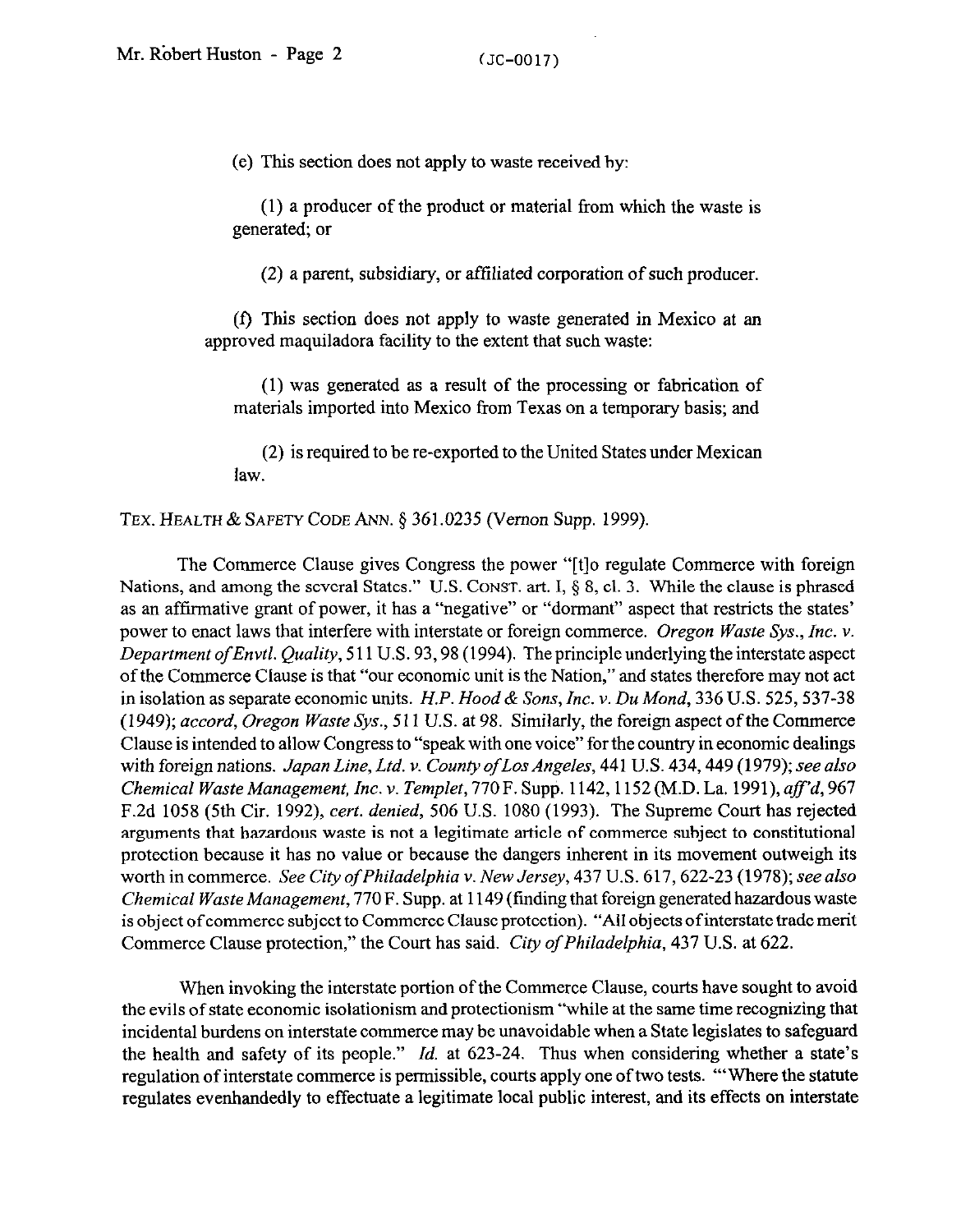commerce are only incidental, it will be upheld unless the burden imposed on such commerce is clearly excessive in relation to the putative local benefits."' *Id.* at 624 (quoting *Pike v. Bruce Church, Inc.,* 397 U.S. 137, 142 (1970)). But where a state law effects simple economic protectionism, the statute is virtually invalid per se. *Id.* "The clearest example of such legislation is a law that overtly blocks the flow of interstate commerce at a State's borders." *Id.* A law that unambiguously discriminates against out-of-state goods is characterized as a protectionist measure that cannot withstand Commerce Clause scrutiny unless the state can demonstrate that the law furthers a legitimate local purpose that cannot be adequately served by nondiscriminatory alternatives. *Oregon Waste Sys.,* 511 U.S. at 100-01.

When considering a state law that burdens foreign commerce, courts begin with the tests applicable to the interstate Commerce Clause, then apply an even higher level of scrutiny. *See Japan Line,* 441 U.S. at *446; Chemical Waste Management, 770* F. Supp. at 1152-53; *Trans Chemical Ltd. v. China Nat'IMach. Import & Export Corp., 978* F. Supp. 266,300 n.145 (S.D. Tex. 1997), aff *d,*  161 F.3d 3 14 (5th Cir. 1998). "Foreign commerce is pre-eminently a matter of national concern," and the country must act uniformly in regulating commercial relations with foreign nations. *Japan Line,* 441 U.S. at 448. A state law that discriminates on its face against articles of commerce from foreign nations based solely on their origin violates the foreign Commerce Clause. *Chemical Waste Management, 770* F. Supp. at 1153.

Section 361.0235 of the Health and Safety Code overtly bans the importation into Texas of waste generated in a foreign country. The ban promotes the state's public policy, expressed in section 361.0231 of the Health and Safety Code, that "adequate capacity should exist for the proper management of industrial and hazardous waste generated in this state." **TEX. HEALTH & SAFETY CODE** ANN. 5 361.023 l(a) (Vernon 1992). This policy was articulated in thecommitteereport onthe legislation enacting section 361.0235:'

> [Wlaste imported into the state poses certain management and societal costs. Not only must the waste be monitored in the cradle to grave fashion as set forth by law, it must also be managed to prevent risks to public health and the environment. These issues create a condition where foreign waste is in competition for the limited adequate capacity designated for waste generated within the state's borders.

**HOUSE COMM. ON ENVIRONMENTAL AFFAIRS, BILL ANALYSIS, Tex. H.B. 1444, 72d Leg., R.S.**  (1991). Accordingly, the ban on importation of waste from foreign countries in section 361.0235 unambiguously discriminates against out-of-state commerce and on its face is simply a protectionist measure.

<sup>&</sup>lt;sup>1</sup>Section 361.0235 was originally enacted as section 361.0232, Act of May 14, 1991, 72d Leg., R.S., ch. 336, § 1, 1991 Tex. Gen. Laws 1383, and was renumbered by Act of April 25, 1995, 74th Leg., R.S., ch. 76, § 17.01(27) 1995 Tex. Gen. Laws 458,847.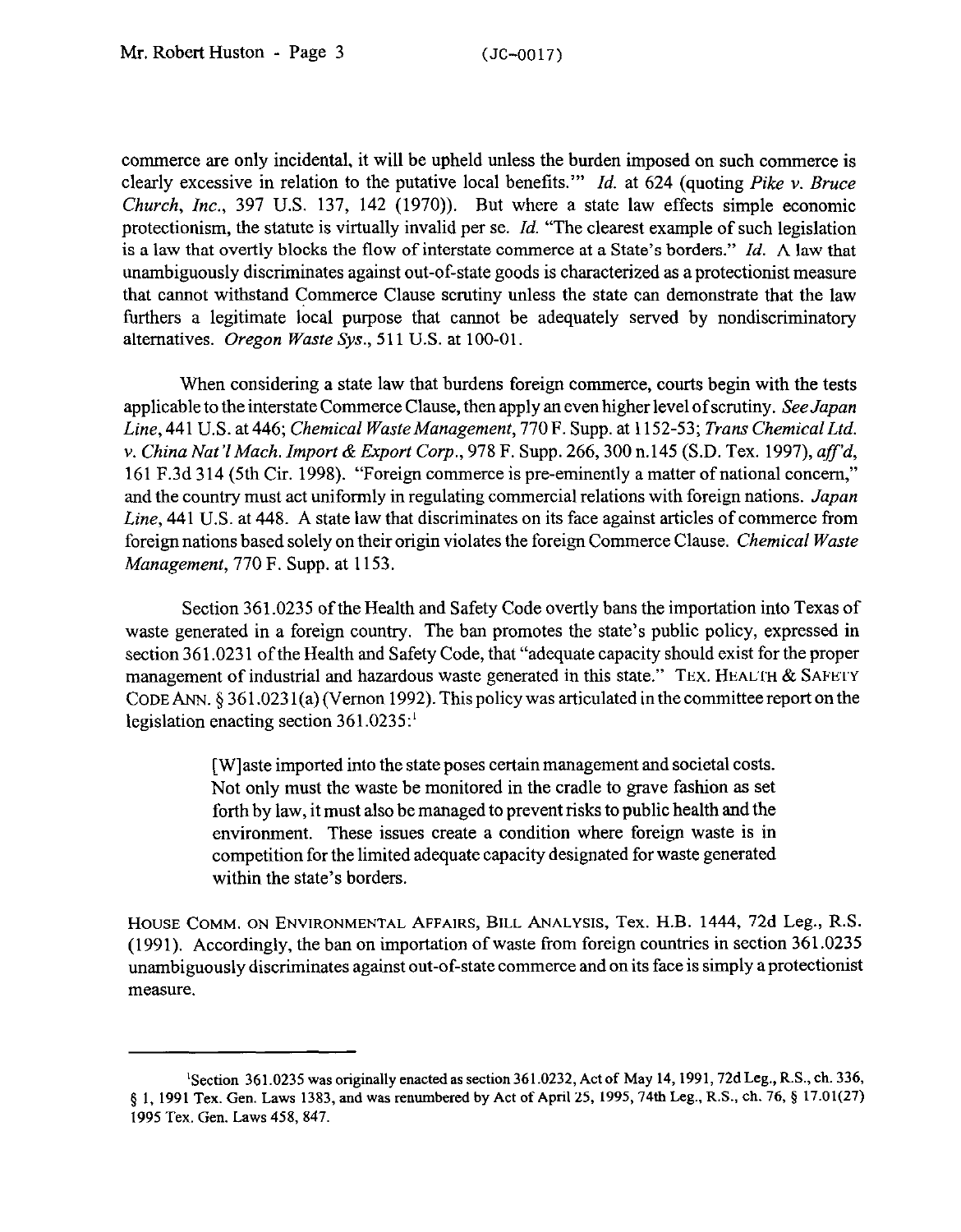The Supreme Court has held that the preservation of waste disposal capacity, while a legitimate legislative goal, does not justify a patent discrimination against out-of-state waste. In City *of Philadelphia,* a New Jersey statute barred from the state "any solid *or* liquid waste which originated or was collected outside the territorial limits ofthe State." *City ofphiladelphia, 437* U.S. at 618. New Jersey argued that the statute did not promote economic protectionism in violation of the Commerce Clause because the statute's goal of preserving disposal capacity was to protect environmental resources, not economic ones. *Id.* at 625-26. But the Court explained that the statute was unconstitutional on its face even if its underlying purpose was legitimate:

> [I]t does not matter whether the ultimate aim of ch. 363 is to reduce the waste disposal costs of New Jersey residents or to save remaining open lands from pollution, for we assume New Jersey has every right to protect its residents' pocketbooks as well as their environment. And it may be assumed as well that New Jersey may pursue those ends by slowing the flow of all waste into the State's remaining landfills, even though interstate commerce may incidentally be affected. But whatever New Jersey's ultimate purpose, it may not be accomplished by discriminating against articles of commerce coming from outside the State unless there is some reason, apart from their origin, to treat them differently.

*Id.* at *626-27; see also Chemical Waste Management,* 770 F. Supp. at 1152 (finding unconstitutional per se state's absolute ban on importation into state of foreign hazardous waste based solely on its origin).

On the same grounds, the Supreme Court declared Michigan county restrictions on waste importation unconstitutional, noting that if the state was concerned about waste disposal capacity, it could have addressed the problem without discriminating between domestic and out-of-state waste. *Fort Gratiot Sanitary Landfill, Inc. v. Michigan Dep 't of Natural Resources, 504* U.S. 353,366-67 (1992). "Michigan could, for example, limit the amount of waste that landfill operators may accept each year." *Id.* at 367. But in the absence of a valid reason for banning waste from outside the state, but not from inside the state, the statute was unconstitutional. *Id.* And in *Diamond Waste, Inc. v. Monroe County, Georgia, 939 F.2d 941 (11th Cir. 1991), the court, finding unconstitutional a county* statute that banned out-of-county waste, observed:

> If Monroe County's goals are to preserve existing landfill space and to prevent environmental damage, these goals could be met just as effectively by less discriminatory measures. . . . Monroe County could reduce the amount of garbage deposited by setting reasonable daily tonnage limits on imported waste and granting permission to dump on a "first come, first served" basis. Or Monroe County could auction permits for dumping fixed amounts of imported waste. Or dumping rights for out-of-county garbage could be established by lottery. While this is not an exhaustive list of alternatives available to Monroe County, this list does show that Monroe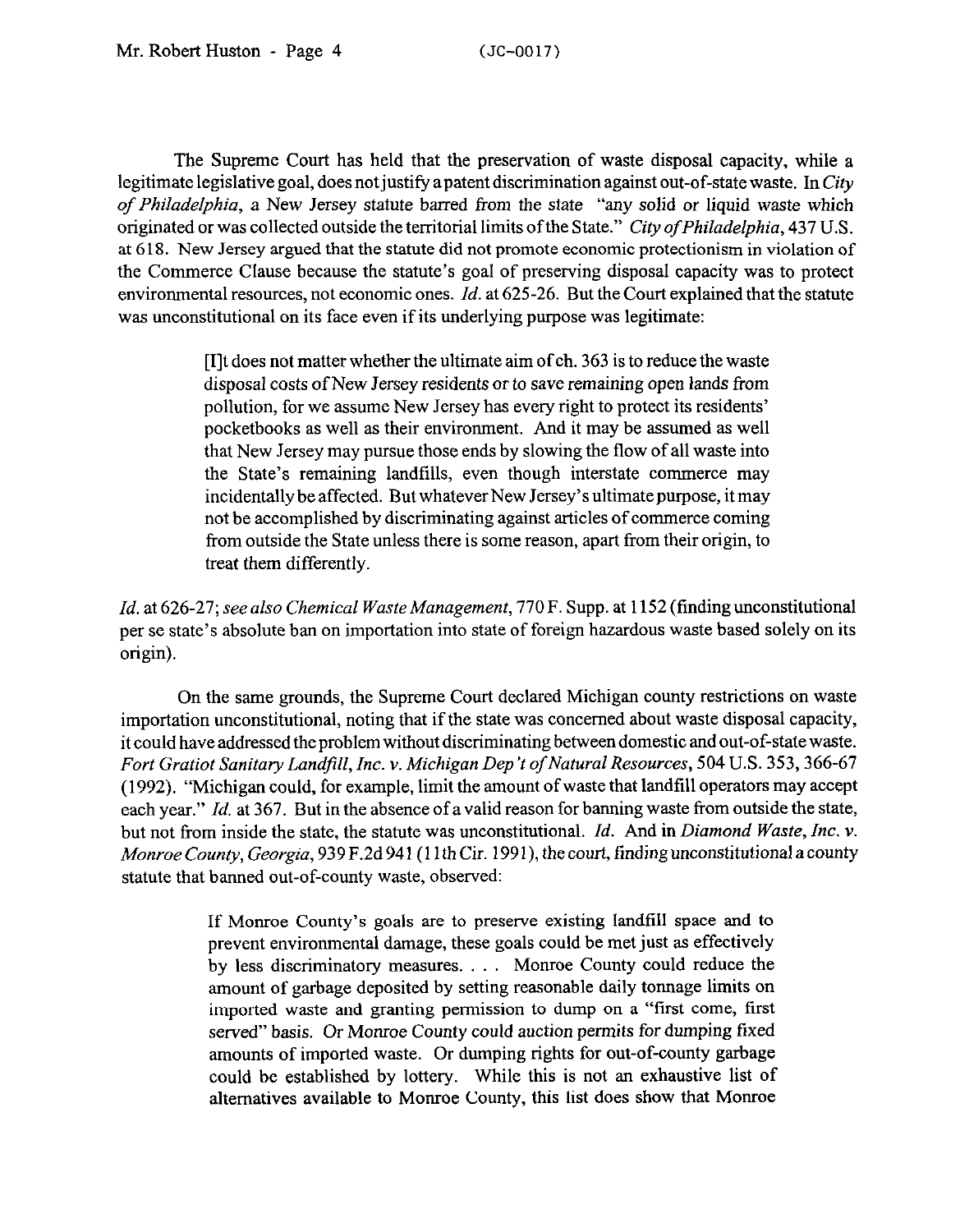County can avoid burdening interstate commerce while feasibly protecting available landfill space, its citizens, and the environment.

*Id.* at 945. Accordingly, we conclude that section 361.0235 of the Health and Safety Code does not pass constitutional muster because it overtly discriminates against interstate commerce without furthering a legitimate local purpose that cannot be adequately served by nondiscriminatory means.

A statute that fails the tests applicable to laws burdening interstate commerce cannot withstand the even stricter scrutiny applied to laws affecting foreign commerce. See *Chemical Waste Management,* 770 F. Supp. at 1152-53. We conclude that section 361.0235 ofthe Health and Safety Code violates the foreign commerce aspect of the Commerce Clause.

The exceptions to section 361.0235 do not save it from constitutional infirmity. The exceptions allow importation from a foreign country of certain types of hazardous waste, namely: waste to be recycled or used as a feedstock or ingredient in the production of a new product; waste to be treated, stored, or disposed of at a hazardous waste management facility owned by the generator of the waste; waste received by the producer of the product from which the waste was generated; or certain waste generated in Mexico at an approved maquiladora facility. See **TEX. HEALTH & SAFETY CODE ANN.** 5 361.0235(c)-(f) (Vernon Supp. 1999). None of the exceptions, however, provides a basis for treating these types of foreign-country generated waste differently from Texas waste.

Nor does the "savings provision" in section 361.0235(b) enable the statute to withstand Commerce Clause scrutiny. Section 361,0235(b) provides: "This section may not be construed or applied in a manner that interferes with the authority ofthe federal government to regulate commerce with foreign nations and among the several states provided by Article I, Section 8, Clause 3, of the United States Constitution." This provision merely states the obvious: state statutes are void to the extent they conflict with the United States Constitution. U.S. **CONST.** art. VI, cl. 2 ("This Constitution, and the Laws of the United States which shall be made in Pursuance thereof... shall be the supreme Law of the Land  $\dots$ ."). Because the foreign waste ban of section 361.0235 is invalid per se, it cannot constitutionally be applied in any way. Its "savings provision" is of no effect.

In short, then, a state may not discriminate against the importation of waste generated in a foreign country unless it can demonstrate a reason, apart from its origin, why foreign waste must be treated differently. Section 361.0235 of the Health and Safety Code overtly discriminates against hazardous waste generated in a foreign country, and we find no justification on the face of the statute or in its legislative history for treating such waste differently than other waste. Its clear purpose is to exclude foreign waste in order to preserve space for the state's own waste. Courts have found this type of protectionism to be unconstitutional per se. Accordingly, we conclude that section 361.0235, Health and Safety Code, violates the Commerce Clause of the United States Constitution.